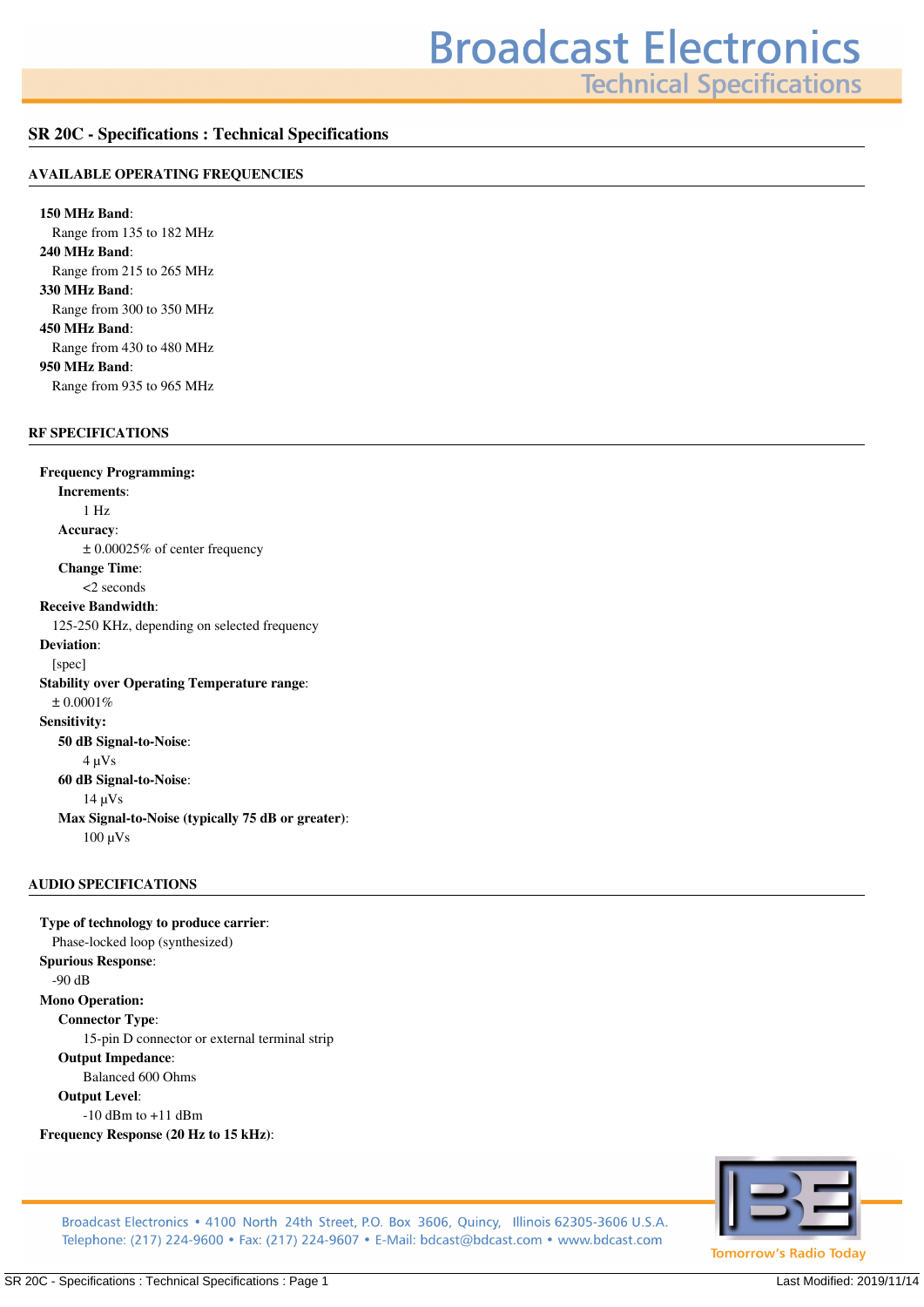**Technical Specifications** 

*>75 dB* **125 kHz BW @ 15 kHz Dev***: >64 dB* **125 kHz BW @ 9 kHz Dev***: >60 dB* **THD + Noise: 200 kHz BW @ 50 kHz Dev***: 0.25% or less, 20 Hz to 15 kHz* **125 kHz BW @ 15 kHz Dev***: 0.3% or less, 20 Hz to 15 kHz* **125 kHz BW @ 9 kHz Dev***: 0.3% or less, 20 Hz to 15 kHz* **Composite: Connector Type***: BNC connector, unbalanced Female* **Impedance***: 75 Ohm* **Output Level***: 2.2 Vpp to 8 Vpp* **Frequency Response: Composite***: ±0.2 dB, 30 Hz to 53 kHz* **Wideband***: ±0.3 dB, 30 Hz to 100 kHz* **S/N Ratio***: >75 dB, dependent upon operating frequency, demodulated, deemphasized* **THD + Noise***: 0.2% or less, 20 Hz to 15 kHz, demodulated, deemphasized, low-pass filtered, left or right channel* **Separation: 250 kHz BW***: -55 dB @ 400 Hz; -52 dB, 50 Hz to 15 kHz* **200 kHz BW***: -50 dB, 50 Hz to 15 kHz* **IMD***: 75 dB for 20 dB signal-to-noise* **Image Rejection***: 100 dB* **MECHANICAL/PHYSICAL RF Input Connector***: Type N Female* **Accessory Connector***: 15-pin D connector or terminal strip* **Output Connector***: 15-pin D connector or terminal strip* **Dimensions (Unpacked)***: 3.5"H x 19"W x 15.5"D (8.9cm H x 48.3cm W x39.4cm D)*

## **Weight (Unpacked)***:*

*7.8 lbs (3.5 kg)*

*±0.2 dB*

**S/N Ratio @ 100 µV Input: 200 kHz BW @ 50 kHz Dev***:*



Broadcast Electronics • 4100 North 24th Street, P.O. Box 3606, Quincy, Illinois 62305-3606 U.S.A. Telephone: (217) 224-9600 • Fax: (217) 224-9607 • E-Mail: bdcast@bdcast.com • www.bdcast.com